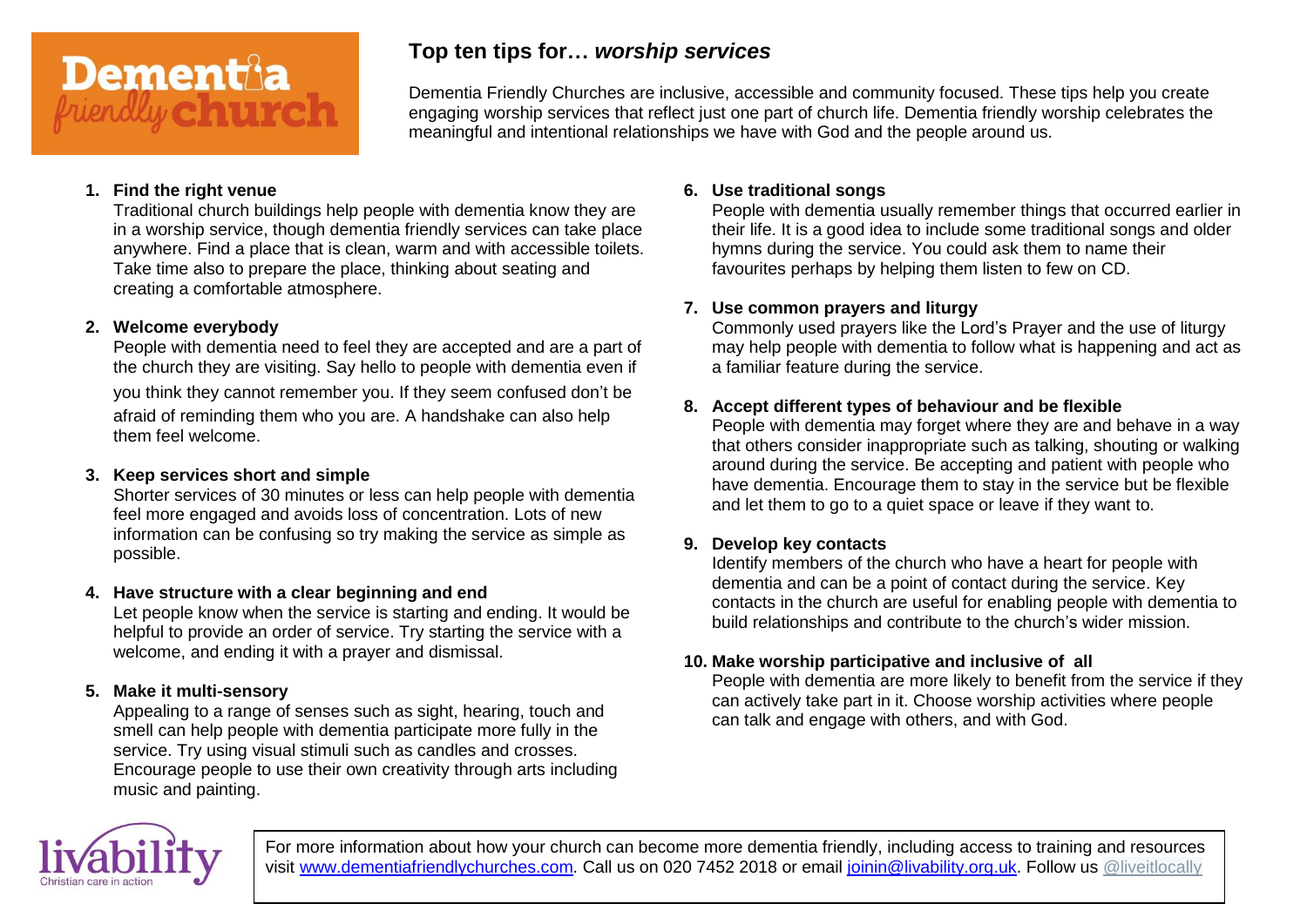

# **Ten top tips for…** *prayer*

Dementia Friendly Churches are inclusive, accessible and community focused. These tips guide you in how to pray with and for people with dementia and their carers. Dementia friendly prayer is attentive and faith filled, enabling everyone to actively participate in the prayer life of the church.

#### **1. Pray in a quiet and safe place**

A calm and peaceful setting can help people with dementia focus on prayer. Also be aware of the church's safeguarding policy. This is to ensure that people with dementia are kept safe, treated with respect and not put in a situation that would be a risk.

#### **2. Keep the prayers short and simple**

Make prayers easy to follow by using short sentences and simple language.

#### **3. Use common prayers like the Lord's Prayer**

People with dementia are more likely to remember things from their past and childhood, so try to use common prayers that are more likely to be familiar.

#### **4. Explain to the person what you are doing**

People with dementia may find it helpful to have someone pray with them. Introduce yourself and ask the person what they would like to pray about. Then, tell the person when you start and finish praying with them.

#### **5. Offer people with dementia time for individual prayer**

People with dementia may feel more comfortable at a time of one-to-one prayer after a church service. People may not feel confident or able to come to the front for prayer, if you are offering prayer at the end of the service you may want to approach people instead.

**6. Write or use set prayers about having dementia** Writing may help people with dementia express their thoughts and feelings. Encourage people with dementia to write down their own prayers or read ones that have already been written.

# **7. Include people with dementia in congregational prayer times**

Take the opportunity to ask people with dementia to pray during prayer meetings or church services. They may want to pray specifically for people with dementia or other issues in the church and community.

#### **8. Remember to pray for and with carers**

Carers play an important part in the lives of people with dementia and may like the opportunity to pray about the challenges they are facing. Remember to offer prayer to carers during times of individual or congregational prayer.

#### **9. Regularly pray for people with dementia**

Identify a particular day for the church to pray for people with dementia or have dementia as a regular prayer point in church services or prayer meetings. You could also include a person with dementia on a prayer list or in a prayer diary.

#### **10. Pray for dementia support services**

Support agencies can provide an important resource for people with dementia. Remember to pray for paid for carers and support agencies including day centres, residential homes and dementia care units.

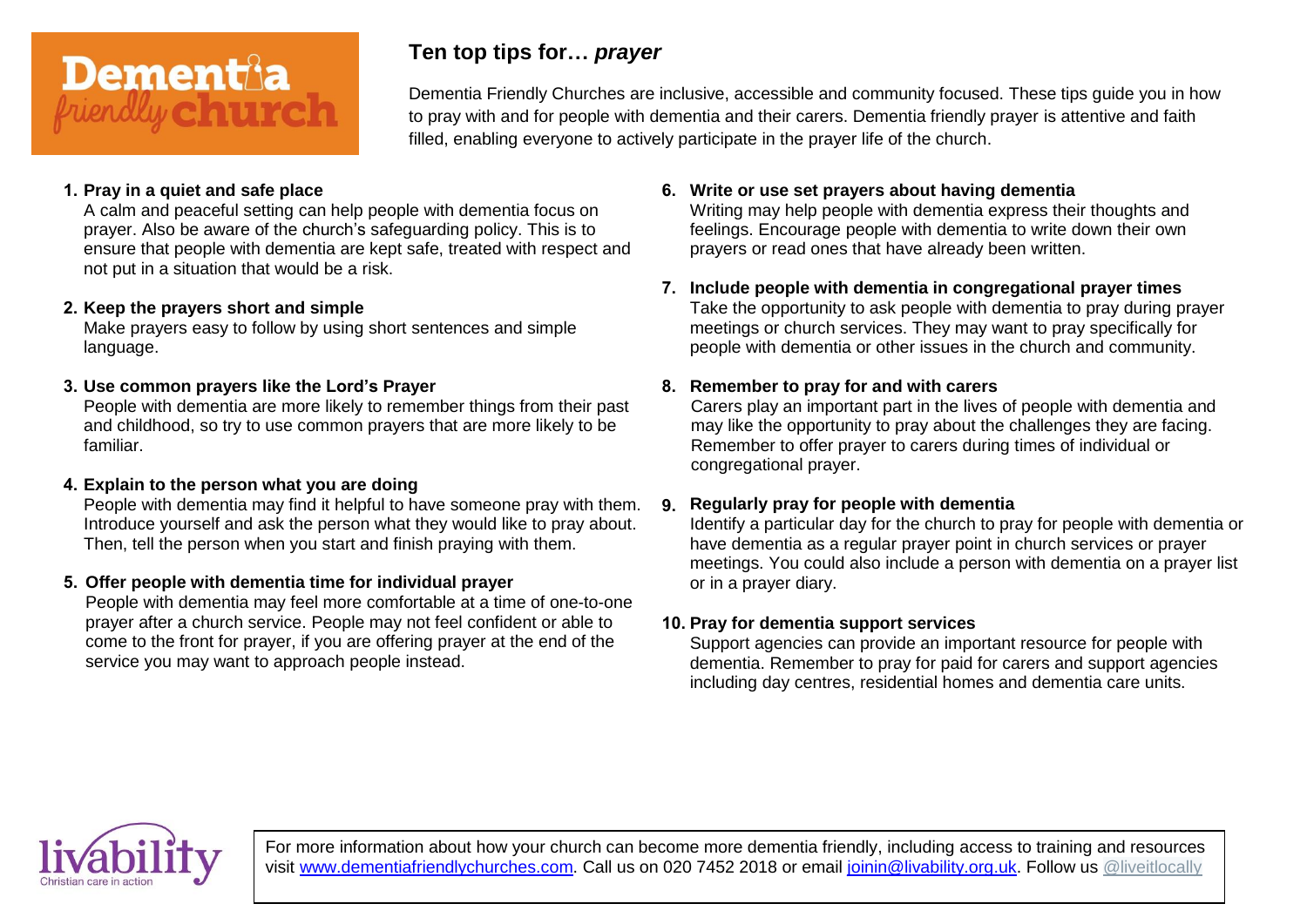

## **Ten top tips for…** *communication*

Dementia Friendly Churches are inclusive, accessible and community focused. These tips offer simple advice about how to talk and listen to people with dementia. Dementia friendly communication is the basis for the intentional relationships that create the sense of belonging we all need as part of a church community.

#### **1. Focus on the person**

Remember there is more to a person than the dementia, when talking try to empathise with the person's views and experience, remembering that sincere listening helps to dignify someone.

#### **2. Get the person's full attention**

Before staring a conversation gain the person's attention and wait until it is directed towards you before talking to them.

#### **3. Listen carefully**

Don't dismiss what a person with dementia is saying. Take the time to listen carefully so you can better understand how the person is feeling and what they are trying to say.

#### **4. Ask simple questions**

Asking questions show that you are taking an interest in what someone is saying. Try not to ask too many questions as this might be confusing. Ask one question at time and wait for the person to answer before going to the next.

#### **5. Speak clearly and write simply**

Think about what you are going to say. Don't rush the conversation as it can be difficult for people with dementia to follow what is being said.Ensure written communications are of a reasonable print size and avoid inappropriately complex language, maximising the use of images.

#### **6. Check if you do not understand**

If you cannot understand what someone is saying, just ask the person to repeat it and perhaps seek clarification. You can do this by summarising what the person has said and reflect this back to them.

#### **7. Keep calm**

Be yourself and don't worry if something goes wrong. Stay calm and try to end the conversation in a relaxed manner. What counts most is your sincere interest in them as a person.

#### **8. Read body language**

Often people with dementia will use their body to make others know what they are saying. Look closely at their hands and face when they are talking.

#### **9. Keep eye contact**

Look and direct what you are saying to the person with dementia. When communicating, try to stay on the same physical level for example, if the person is sitting down sit down as well.

#### **10. Respect personal space**

Try not to stand too close to someone or stand over a person with dementia as this may make them feel uncomfortable.

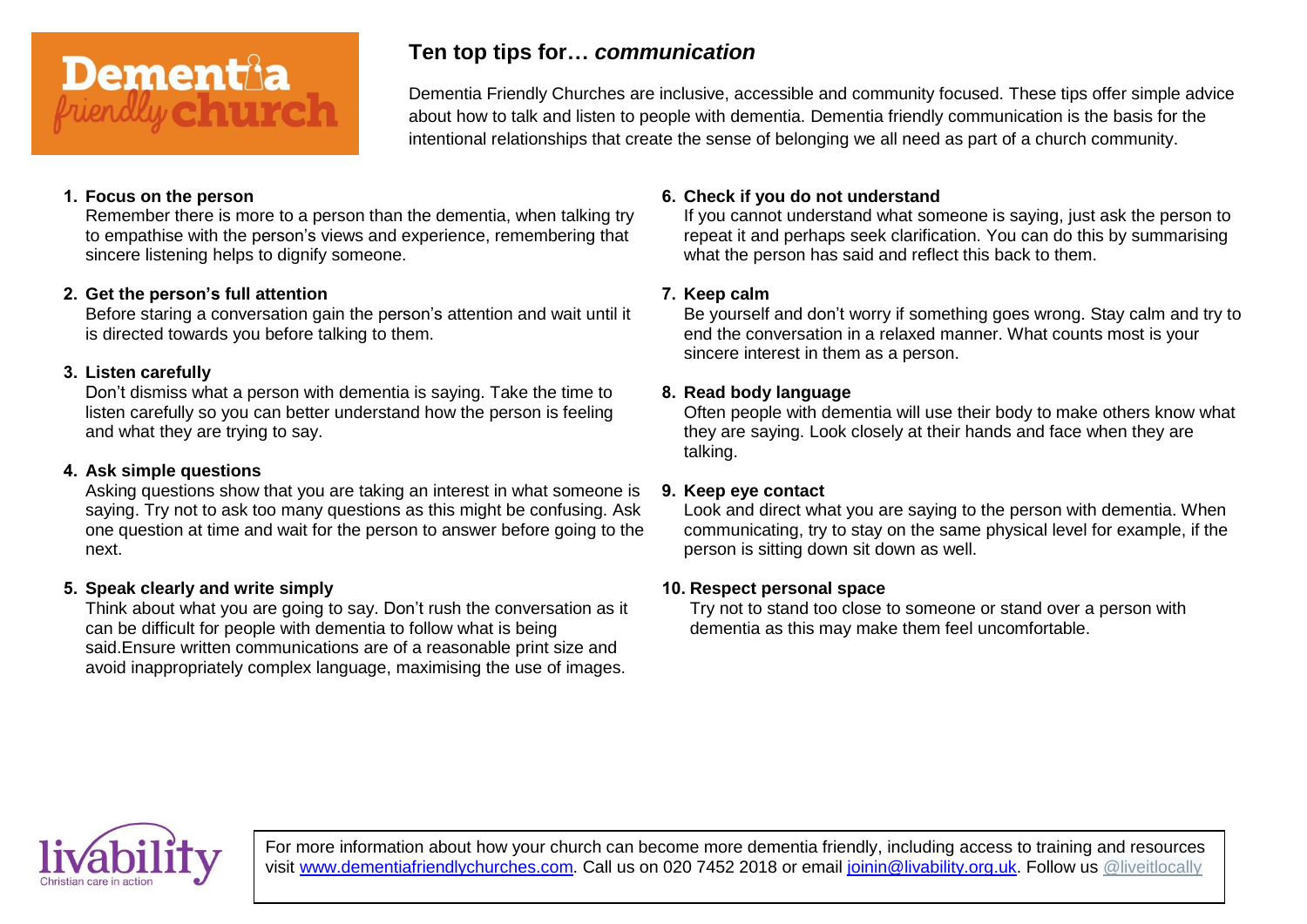

# **Ten top tips for…** *buildings*

Dementia Friendly Churches are inclusive, accessible and community focused. These tips combine some of the legal requirements for disability access to buildings along with simple advice about creating an environment that people with dementia can easily navigate.

#### **1. Make sure church buildings are well lit**

We all make better sense of situations and are less confused when we can see what is happening. This may also help prevent falls or other accidents for people with dementia.

#### **2. Make areas comfortable**

Keep areas in the building at a warm temperature and provide comfortable seating to create a relaxed environment. Ask people with dementia whether they feel comfortable and what they would like changing.

#### **3. Keep toilets clean and accessible**

Make sure toilets are clean and accessible for people with dementia. Also have clear directions to the toilets available.

#### **4. Have enough space to walk around**

In the worship area and others rooms make sure there is enough space for people with dementia to get up and walk around if they become restless.

#### **5. Install an induction loop**

People with dementia are easily distracted by different sights and sounds. Ensure the building has an induction loop and if people have hearing aids encourage them to switch it to the loop setting. Also make sure the worship leader, pastor or whoever is talking during a service uses a microphone.

#### **6. Use notice boards**

Include visual information as well as text about the building and church community, you may also want to add photographs of leaders or staff from the church to help with familiarity.

#### **7. Clear signage**

Use simple images or colour coded signs to indicate different spaces to help a person with dementia find their way through the building, contrasting colours can really help.

#### **8. Access to outside space or garden**

People find gardens a place to unwind and relax. Find a place that can be made into a garden. Gardening might also be a good activity for people with dementia to do and enjoy.

#### **9. Create a space for personal conversations**

People with dementia and their carers may want to talk in private, so create space for this.

#### **10. Have inclusive spaces**

So that people with dementia can feel fully included in the building, avoid separate spaces which prevent exclusion.

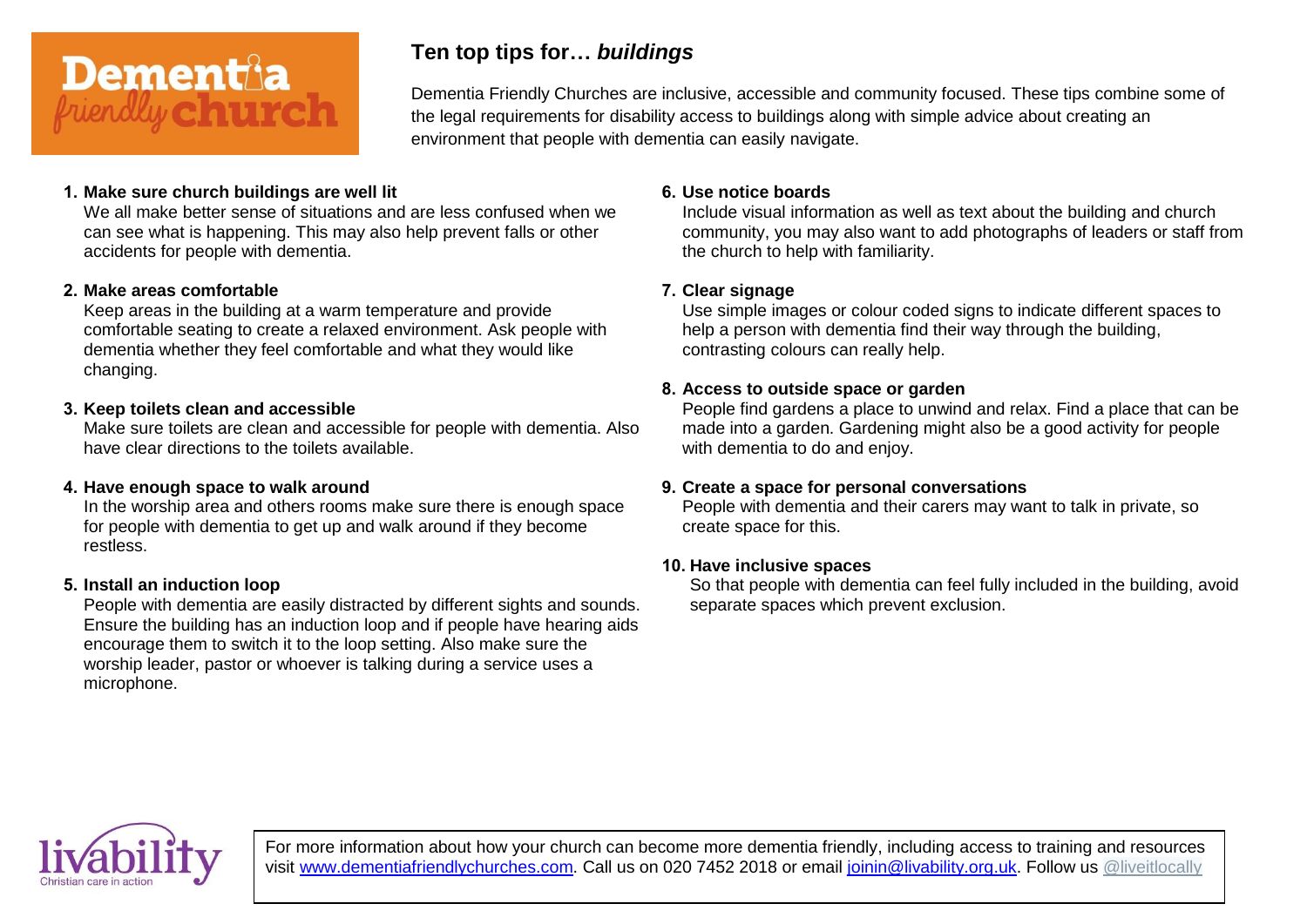

# **Ten top tips for…** *dementia friendly communities*

Dementia Friendly Churches are inclusive, accessible and community focused. These tips offer suggestions about how your whole church can reach beyond its doors to support people with dementia and their carers. Dementia friendly communities are partnerships within the local community committed to improving the quality of life for people with dementia.

#### **1. Become Dementia Friends**

Encourage as many people as possible in your church to become Dementia Friends by contacting the local Alzheimer's Society to lead a one hour training workshop. The workshop gives an introduction and basic understanding about dementia.

#### **2. Join dementia campaigns**

Add your voice to local, regional and national campaigns about dementia, this may involve signing petitions, putting up posters or distributing information to the church congregation and community. Join the Alzheimer's Society and local dementia friendly projects that will enable your locality become dementia friendly.

#### **3. Recognise and support carers**

Often relatives give a lot of support and care to people with dementia. This can sometimes be difficult and challenging. As a church think about what you could do to help to encourage and support carers.

#### **4. Develop listeners**

Everyone feels better when they are listened to. People with dementia often like to talk and have many stories to share. Taking the time to listen helps people with dementia feel valued. Take a 'listening course' that will help members of the church and community listen to people with dementia.

#### **5. Contribute to public meetings and events**

A Christian voice can offer a unique perspective on what it means to be dementia friendly. By participating in public meetings and local events the church can lead on promoting access, inclusion and building partnerships in the community.

#### **6. Volunteer for dementia friendly activities**

Find out if local community organisations that support people with dementia and their carers have volunteer opportunities available. Day centres, care homes or the local Alzheimer's Society or Age UK can benefit from church members giving a few hours a week to help out.

#### **7. Organise a memory cafe**

A memory café is a safe and informal space where people with dementia and their carers can spend time together and talk to experienced volunteers about dementia. Consider hosting a memory café at your church and contact local dementia groups to get involved.

#### **8. Have a 'Dementia Sunday'**

Make one Sunday a special church service that is focused around people with dementia and their carers; this could coincide with National Dementia Awareness week in May. At a main service, there could be a sermon that links the Christian message with dementia and gives an opportunity for people with dementia and their carers to tell their story. The church could also give a special collection to a dementia charity.

#### **9. Register with the Dementia Action Alliance**

The Dementia Action Alliance is a network of community groups and organisations that aim to bring a positive society wide response to dementia. Join the Dementia Action Alliance and develop an action plan about how your church can become dementia friendly.

#### **10. Make your church a dementia friendly community**

There is a lot that your church can offer to the local community. Carry out a review of your church to find out what you can do to be more dementia friendly. Livability would love to help you with this or any of the other points above.